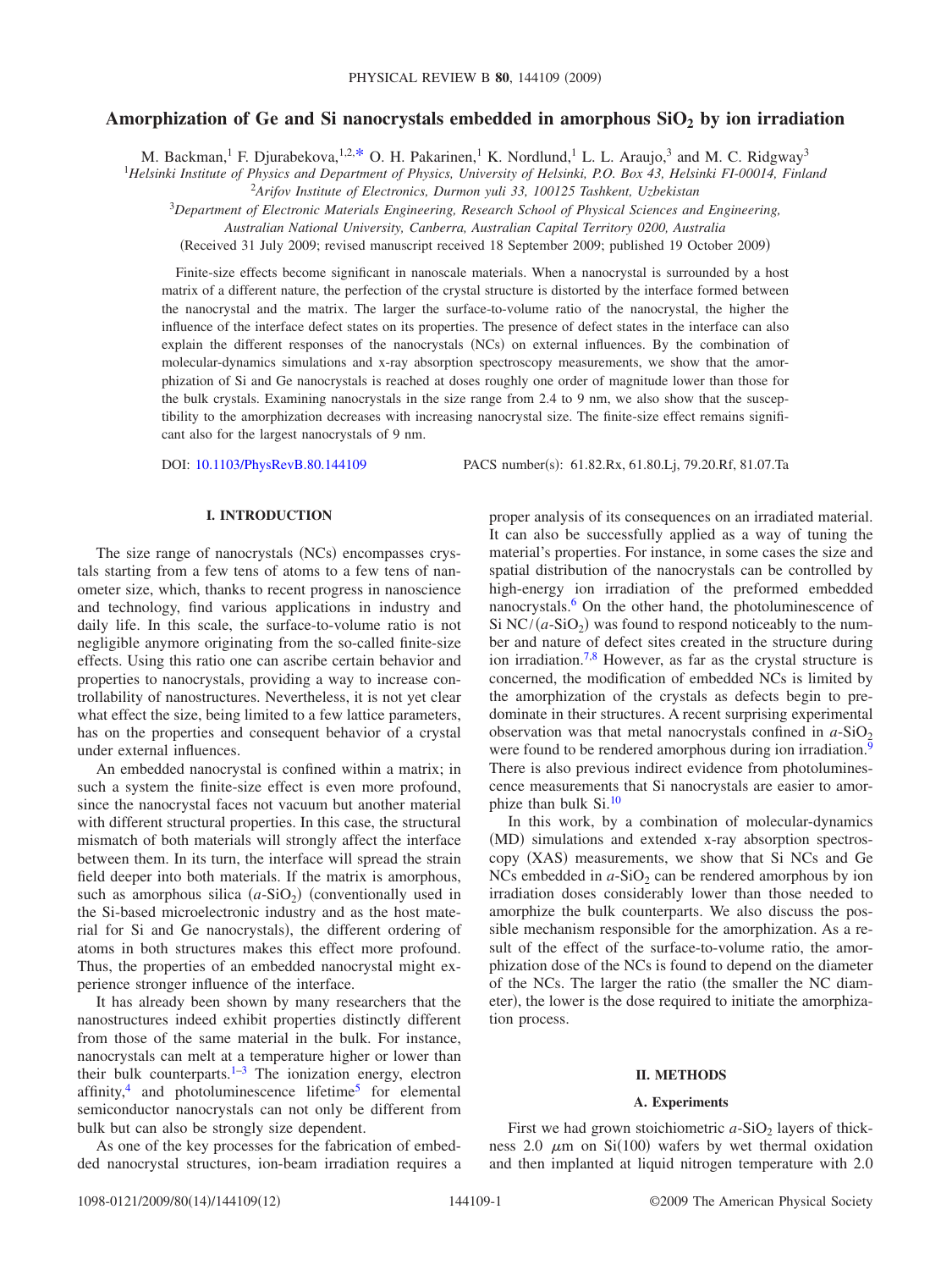meV <sup>74</sup>Ge<sup>+</sup> ions to a fluence of  $1 \times 10^{17}$  cm<sup>-2</sup>. The Ge peak concentration was  $\sim$ 3.0 at.% according to a SRIM2008 calculation, and the projected range was  $\sim 1.4$   $\mu$ m into the *a*-SiO<sub>2</sub> layer, as verified by Rutherford-backscattering (RBS) measurements. Posterior thermal annealing in a conventional furnace under flowing forming gas  $(5\% \text{ H}_2 \text{ in } \text{N}_2)$  induced Ge NC precipitation and growth. We obtained four different Ge NC distributions with mean sizes of 4.0, 5.0, 6.0, and 9.0 nm  $(\pm 5\%)$  by varying the annealing temperature and time [as determined from small-angle x-ray scattering and transmission electron microscopy (TEM) measurements]. Further detail can be found elsewhere. $\frac{11}{1}$ 

After that we irradiated the samples containing Ge NCs of 5.0, 6.0, and 9.0 nm mean diameters at liquid nitrogen temperature with 5.0 meV  $^{28}Si^{+3}$  ions in the fluence range of 1  $\times 10^{11}$  to 2 × 10<sup>15</sup> cm<sup>-2</sup>, to reproduce the conditions previously studied for the 4.0 nm Ge  $NCs$ .<sup>12</sup> The projected range for 5.0 meV Si in  $a$ -SiO<sub>2</sub> is 3.3  $\mu$ m as given by SRIM2008,<sup>[13](#page-11-12)</sup> so that no Si ions stay in the NC-containing  $a$ -SiO<sub>2</sub> layer, consistent with the MD simulations described in Sec. [II B.](#page-1-0) The energy of the Si ions when they reach the depth of ~1.4  $\mu$ m (center of the Ge distribution) is about 2.2 meV. This corresponds to electronic and nuclear energy losses of 173.0 and 4.5 eV/ $\AA$  in *a*-SiO<sub>2</sub> and 190.0 and 7.0 eV/ $\AA$  in Ge, respectively, as calculated with SRIM2008 (Ref. [13](#page-11-12)) (the SRIM electronic stopping power was rescaled to reproduce the experimental range and concentration as measured by RBS).

Prior to XAS measurements we removed the Si substrate by mechanical grinding and wet chemical etching in potassium hydroxide to eliminate reflections from the substrate. In order to improve the signal-to-noise ratio we then stacked several  $a-SiO<sub>2</sub>$  layers with the Ge NCs together between Kapton tape. We also prepared bulk crystalline and amorphous Ge standards (c-Ge and a-Ge, respectively) appropriate for fluorescence measurements by molecular-beam epitaxy and ion implantation.<sup>11</sup> A crystalline  $GeO_2$  (c-GeO<sub>2</sub>) standard was prepared by fine grinding bulk  $c$ -GeO<sub>2</sub> and mixing with boron nitride to a suitable dilution.

Fluorescence-mode XAS measurements at the Ge *K* edge  $(11.103 \text{ keV})$  were performed at beamline 20-B of the Photon Factory, Japan. We recorded experimental spectra with a  $6\times 6$  pixel array Ge detector and kept the samples at 15 K to minimize the thermal contribution to the disorder in the distribution of interatomic distances. The  $Si(111)$  monochromator was detuned by 50% for harmonic rejection. For energy calibration we measured a c-Ge reference foil concomitantly in transmission mode at the back ionization chamber. Under this setup we also performed a series of temperaturedependent extended x-ray absorption fine structure (EXAFS) measurements in the range of 15–300 K for the sample containing 9.0 nm Ge NCs irradiated with Si to a fluence of  $2 \times 10^{14}$  cm<sup>-2</sup>.

We first averaged and energy calibrated the raw XAS spectra to the reference c-Ge foil signal using the AVERAGE program.<sup>14</sup> Next, we normalized the spectra in ATHENA (Ref. [15](#page-11-14)) and performed linear combination fits around the x-ray absorption near-edge structure (XANES) region of the Ge NCs samples. The fitting region was selected from 30 eV below to 100 eV above the absorption edge, using the c-Ge,

a-Ge, and  $c$ -GeO<sub>2</sub> spectra as standards to fit each Ge NC spectrum. We extracted the EXAFS oscillations from the experimental spectra by background subtraction (removing the raw absorbance) via the AUTOBK algorithm, as implemented in ATHENA. Then we used the EXAFS signal from the bulk c-Ge standard to refine the values of the energy shift parameter  $\Delta E_0$  according to the procedure suggested in Ref. [16.](#page-11-15) This enabled us to perform the alignment of the wavenumber *k* scale of the c-Ge theoretical standard generated by the FEFF8 code<sup>17</sup> for all the samples, thus avoiding errors in the structural parameters due to a poor choice of the edge energy position  $E_0$ . We employed ATHENA and ARTEMIS as graphical user interfaces to analyze the data with the IFEFFIT code[.18](#page-11-17) We determined structural parameters, in particular, the Debye-Waller factor (variance  $\sigma^2$  of the interatomic distance distribution) for the first-nearest-neighbor (NN) shell in all the samples. This parameter can be used as a measure of the degree of amorphization for the direct comparison with the simulation. For *k* space we used a Fourier transform window of the Hanning-type with width 0.8  $A^{-1}$  and a range from 4.1 to 14.1 Å<sup> $-1$ </sup>. The window defining the fitting region in the non-phase-corrected radial distance *R* space was also of the Hanning-type, with width 0.2 Å and a range from 1.6 to 2.7 Å. The FEFF8 code<sup>17</sup> was used to calculate *ab initio* effective scattering amplitudes and phase shifts. We fitted each given data set simultaneously with multiple *k* weightings of 13 to reduce correlations between the fitting parameters. We determined the passive electron reduction factor  $S_0^2$ and the energy shift parameter  $\Delta E_0$  from the c-Ge data and kept them constant when fitting the Ge NC samples. We obtained the values  $S_0^2 = 0.99 \pm 0.07$  and  $\Delta E_0 = 0.3 \pm 1.5$  eV. We analyzed the temperature-dependent data for the 9.0 nm Ge NCs irradiated with Si to a fluence of  $2 \times 10^{14}$  cm<sup>-2</sup> according to the multiple data set fitting procedure described in Ref. [19.](#page-11-18)

#### **B. Simulations**

<span id="page-1-0"></span>To understand the nature of amorphization of elemental semiconductor NCs, we prepared several atomistic models of spherical Ge NCs and Si NCs in the range from 2.4 to 9 nm in diameter embedded into an  $a$ -SiO<sub>2</sub> cell by the combination of the Monte Carlo Wooten-Weaire-Winer method (BOMC) (Ref. [20](#page-11-19)) to build a coordination-defect-free amorphous structure of silica and subsequently the classical MD method  $(PARCAS)$  (Ref. [21](#page-11-20)) to insert a nanocrystal and optimize the formed interface. The result of the BOMC code, where the bond topology in  $a$ -SiO<sub>2</sub> was optimized by using a Keating potential, was then additionally relaxed employing the Watanabe-Samela potential. $22,23$  $22,23$  We used the same potential in the rest of our simulations for  $a$ -SiO<sub>2</sub> as it had been designed to describe Si-O systems; the Si, Ge, and Ge-Si interactions were accounted for using a Stillinger-Weber potential. $24,25$  $24,25$  Specifically, the Ge interactions from Ref. [24](#page-11-23) were scaled to give the correct melting point of Ge, which has also been found to give amorphous zone sizes comparable to experiments. $25$  To obtain Ge-O interactions, we scaled the  $SiO<sub>2</sub>$  potential to give  $GeO<sub>2</sub>$  a realistic cohesive energy and bond length. $^{26}$  The Ge-O bond length was ob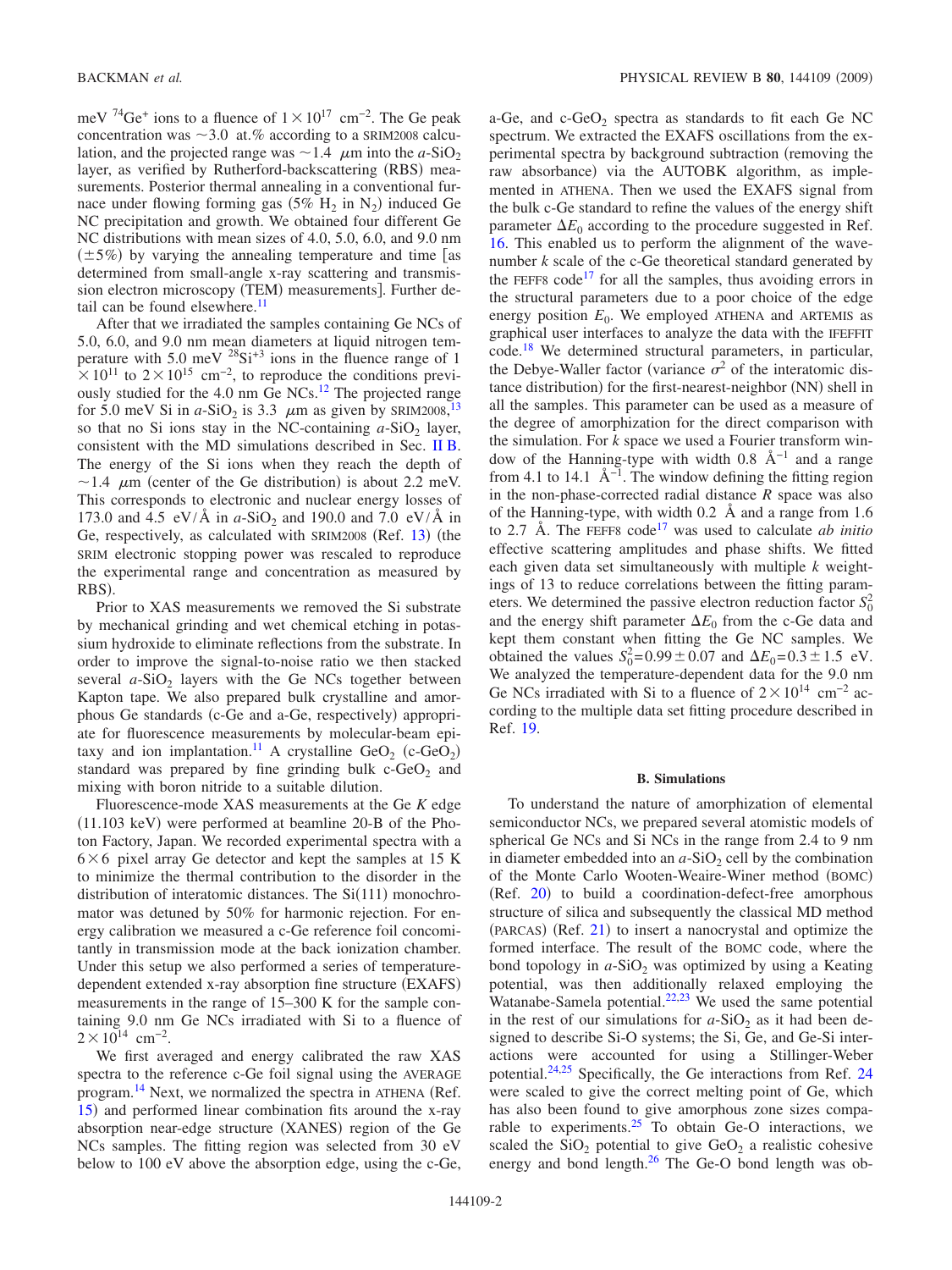tained from Ref.  $27$ . Detail on the construction of  $a$ -SiO<sub>2</sub> and on the formation of a realistic interface between crystalline and amorphous material can be found elsewhere.<sup>28</sup>

We simulated the irradiation process as follows. The highenergy ions used in experiments for the irradiation of nanocrystal structures are in the meV range when they reach the depth where the nanocrystal concentration is the highest. Hence the ions pierce through the nanocrystal layer, stopping far beyond it. $29$  The only effect brought in by energetic ions to the NC layer is a considerable number of self-recoils, which initiate the atomic cascades. To focus the study of radiation damage in the NC on the area of interest, we considered only those cascades which were initiated by selfrecoils generated inside or in the close vicinity of the NC. In other words, we considered the sphere centered in the NC center with a radius 1.5 times the radius of the spherical NC where we chose the primary recoils at random. We made this choice, on one hand, to include the recoils of NC and  $a$ -SiO<sub>2</sub> atoms and, on the other, to avoid cascades spreading over the periodic boundaries. However, the direction of the chosen recoil depended on its radial position: a recoil from the outer part of the sphere (a spherical shell consisting approximately of the interface, thus including both NC and matrix atoms) was directed randomly but only directions toward the NC were accepted; a recoil from the inner part of the sphere (the NC atoms only) was directed randomly with no additional restriction. In this way, we avoided unnecessary computation of the cascades that would not deposit energy within the NC. In principle, secondary and ternary knock-ons from rejected high-energy recoils may hit the NC and cause damage, but the probability of these events is very low (see below). Therefore, the simulation of the contribution of these events to the damage in NC would be rather inefficient.

By simulating a sequence of cascades we computed the dose accumulation in the NCs; every new recoil started from the results of the previous one. We examined three scenarios of dose accumulation: one in which the recoils always started with a rather low energy of 0.1 keV, in the second we included only the recoils starting from 1 keV, and in the last the cascades were initiated by recoils of the whole range of energies between 5 eV and 5 keV chosen at random from a realistic recoil spectrum obtained by the MDRANGE code. $30,31$  $30,31$ The latter is the closest to the experimental condition as it includes the whole range of primary recoils knocked out by a passing ion. This case was applied only for 4 nm Ge NCs as a model to assess the contribution of low-energy cascades (about the threshold of atom displacement), which constitute the strong maximum in the primary recoil spectrum (Fig. [1](#page-2-0)). Unfortunately computer capacity limitations prevented us from simulating irradiation of also the larger nanocrystals with the recoil spectra.

We obtained the recoil spectrum with the MDRANGE  $code^{30}$  as follows. In order to take into account the presence of a Ge NC layer, we modeled the matrix as comprised of three layers: two thick layers of silica with a thin layer of germanium between them. The germanium layer in the simulation was placed at the same depth as the experimental maximum of the Ge NC distribution. We simulated 10,000 trajectories of the Si<sup>+</sup> ion with the energy  $E_0 = 5$  MeV, corresponding to the experimental value inside of the model

<span id="page-2-0"></span>

FIG. 1. Full primary recoil spectrum of Si, O, and Ge atoms present in silica with a thin Ge layer in between after Si<sup>+</sup> irradiation with  $E_0 = 5$  MeV. The dashed lines select the range of recoils used in the simulation.

matrix. In this way, we produced the spectrum of primary recoil energies present in the displacement cascade emerging from the incoming ion (Fig. [1](#page-2-0)). The probabilities were then modified according to the ratio between the MDRANGE onedimensional calculation and the volumes from which the recoils were chosen in the present simulations to relate the number of primary recoils to the experimental fluence. We chose the recoil spectrum to include energies between 5 eV and 5 keV, since recoils with energies lower than 5 eV will not displace any other atoms while recoils with more than 5 keV are negligible in number (<0.4%) compared to the rest of the spectrum. Moreover, cascades of energies higher than 5 keV tend to split into subcascades. $25$  Thus, the damage produced by such recoils is self-similar to the damage from the recoils included in our simulations.

In the monoenergetic recoil cases we included 1 keV cascades, as according to our previous estimations these cascades are mostly developed within the NC even if it has a small size. $32$  By using also 0.1 keV recoils we aimed to estimate the significance of low-energy cascades, which produce a very localized defect volume resulting in the least atom mixing, since only a few atoms can be displaced in these cascades.

We chose the fluxes such that every cascade had enough time to cool to the equilibrium temperature of the surrounding lattice. Since we used a widely varying range of recoil energies, each event was simulated assuming the quenching time as a linear function of primary recoil energy with the lower limit at 1 ps and the upper limit at 10 ps (Fig. [2](#page-3-0)). We applied this approach to avoid unnecessarily long MD calculations for the low-energy cascades, verifying the choice of the quenching time by the remaining kinetic energy in the system. In this way, we monitored the temperature in the cell after each cascade, which had been held within 400–600 K, a value much below the melting point of Ge.

The calculations needed to compare simulated and experimental energy deposition scales are presented in Appendix. As discussed there, a quantitative comparison of fluence and dose between simulation and experiments can only be carried out for the recoil spectrum cases.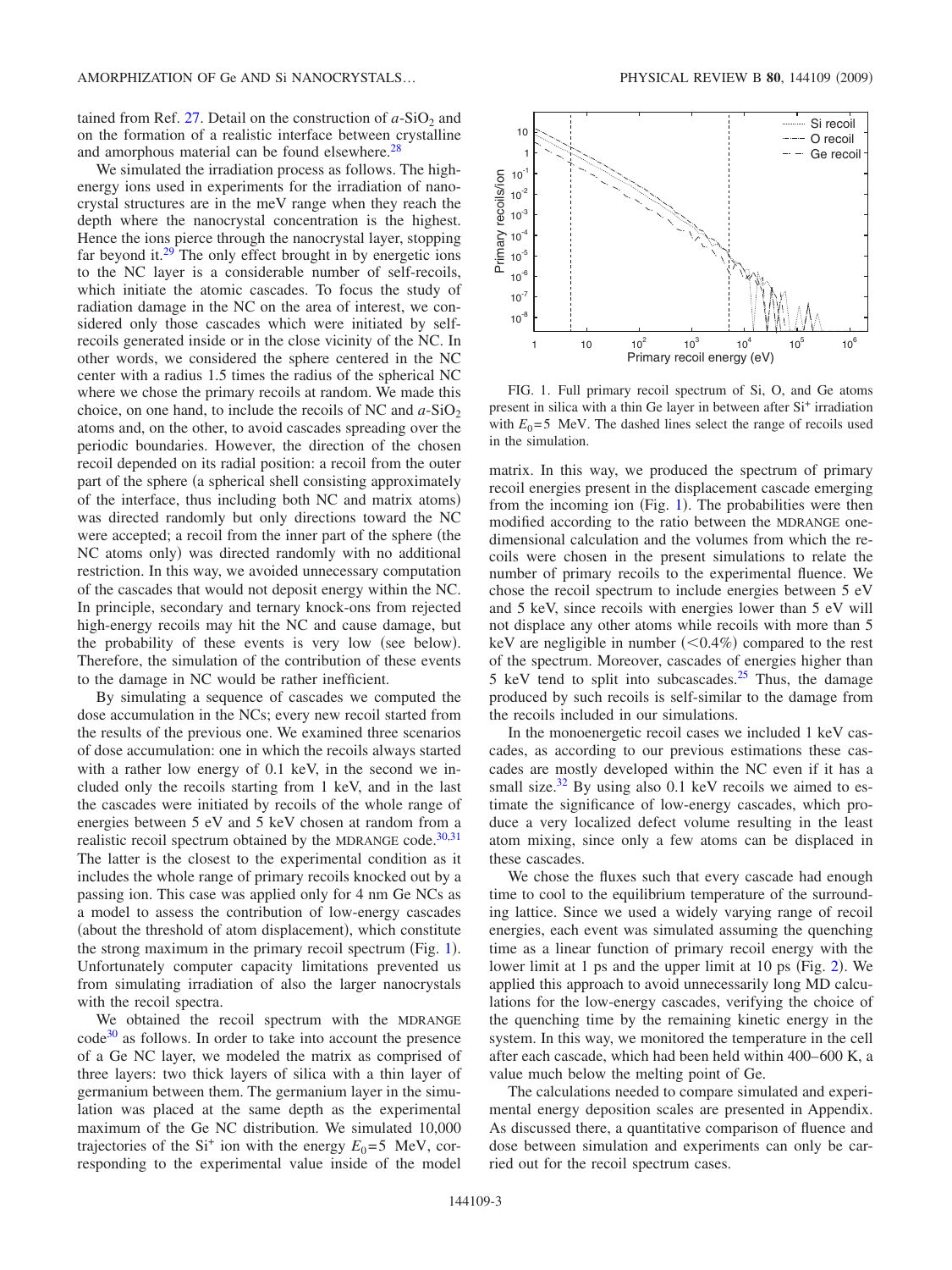<span id="page-3-0"></span>

FIG. 2. Simulation time for every cascade as a function of primary recoil energy.

In the simulations we obtain the deposited dose in units of average energy added to the system per atom. In other words, we sum up the velocities of the NC atoms after the cascade and subtract thermal fluctuations to calculate the dose deposited in the NC as follows:

$$
E_{tot}^{\text{NC}} = E_1^{\text{NC}} - E_0^{\text{NC}},\tag{1}
$$

where,

$$
E_1^{NC} = \frac{1}{2} \sum m v_i^2
$$
 (at  $t = 0.2$  ps of each cascade), (2)

$$
E_0^{\text{NC}} = \frac{1}{2} \sum m v_{i0}^2 - E_{rec}^{\text{NC}}(\text{at 0 ps of each cascade}).
$$
 (3)

Since the dose of deposited energy is measured only within the NC, we subtracted the energy of the primary recoil from  $E_0^{\text{NC}}$  if it had been chosen among the NC atoms.

We followed the evolution of the amorphization process by applying the angular structure factor analysis method, as in Ref. [33,](#page-11-32) reparametrized to include also second-nearest neighbors to be more sensitive. In the present work, comparing the average structure factor of the NC atoms after irradiation to the structure factor of bulk crystalline and bulk amorphous Ge and Si, respectively, we obtain the fraction of NC atoms, which have amorphous environments, or how much each NC has currently been amorphized.

To ensure that the faster amorphization of embedded NCs is not a question of analysis method, we simulated the amorphization of bulk Ge as well. We proceeded the amorphization of initially crystal bulk Ge by ion irradiation by simulating successive 100 eV primary self-recoils at 300 K temperature. We chose the cell size of cubic crystalline Ge sufficiently large (4.5 nm, 4096 atoms with periodic boundary conditions) to contain the cascade initiated by a recoil inside the cell boundaries.

We simulated amorphization by successive self-recoils exploiting the following repetitive pattern. At first, the cell was shifted randomly to initiate the recoil in a random position relative to the crystal, but always at the center of the simulation volume. Then, we selected the Ge atom closest to the center of the simulation cell to be a recoil with 100 eV energy in a random direction. The duration of the cascade development of each recoil was fixed to 10 ps. In this case, we also monitored the temperature by cooling the 5 Å next to the borders to 300 K during the first 9 ps, and in the final 1 ps the whole cell was cooled to ensure that the start of the next recoil was always at the same temperature. After the recoil, we enabled pressure relaxation in the simulation cell for 3 ps at 300 K.

The pattern was repeated 1,000 and 800 times for the first and second series, respectively. Analysis of the degree of amorphization as a function of irradiation dose showed that in both simulation series the Ge cell was fully amorphized after about 700 recoils, i.e., after a dose of about 17 eV/atom.

Interestingly, test runs with no pressure control showed that—at least in the currently used potential—when the cell size was kept constant at the equilibrium value for the perfect crystal, the system never amorphized but obtained a steadystate defect concentration fluctuating around roughly 10%. The system was then at high pressures around 50 kbar, indicating that a high-pressure state can enhance defect recombination.

### **III. RESULTS AND DISCUSSION**

#### **A. Experiments**

<span id="page-3-1"></span>Since the XANES and EXAFS regions of a XAS spectrum contain different information, we use them both in a complementary manner to probe the amorphization of Ge NCs. XANES provided information from linear combination fits using measured bulk standards (no theoretical input involved), where we probed the amorphization by the gradual disappearance of multiple-scattering effects stemming from the ordered atomic arrangement in the crystalline phase. EX-AFS, on its turn, provided detailed structural information through comparison of the isolated single-scattering signal from the first NN shell to the theoretical standard generated by the FEFF8 code.

In this case, we probed the amorphization by the evolution of the fitted EXAFS Debye-Waller factor  $\sigma^2$ , which we employ here as an indication of the total disorder in the atomic arrangement.

### *1. XANES results*

In Figs.  $3(a) - 3(d)$  $3(a) - 3(d)$  we present the normalized XANES spectra obtained for the bulk standards as well as the unirradiated and irradiated Ge NCs samples. While the c-Ge and c-GeO<sub>2</sub> spectra in Fig.  $3(a)$  $3(a)$  show several features arising from multiple scattering of the photoelectrons in the ordered arrangement of neighboring atoms, the a-Ge spectrum is rather flat reflecting the higher disorder in atomic positions. We use the solid dark gray arrows in Fig.  $3(a)$  $3(a)$  to indicate characteristic features of the electronic structure of a Ge-O environment: an increase in the height of the white line (peak in the spectrum just after the absorption edge) and a wide depression at  $\sim$ 11145 eV. The same arrows in Figs.  $3(b) - 3(d)$  $3(b) - 3(d)$  indicate some Ge-O bonds formed at higher irradiation fluences as a result of intermixing at the NC/matrix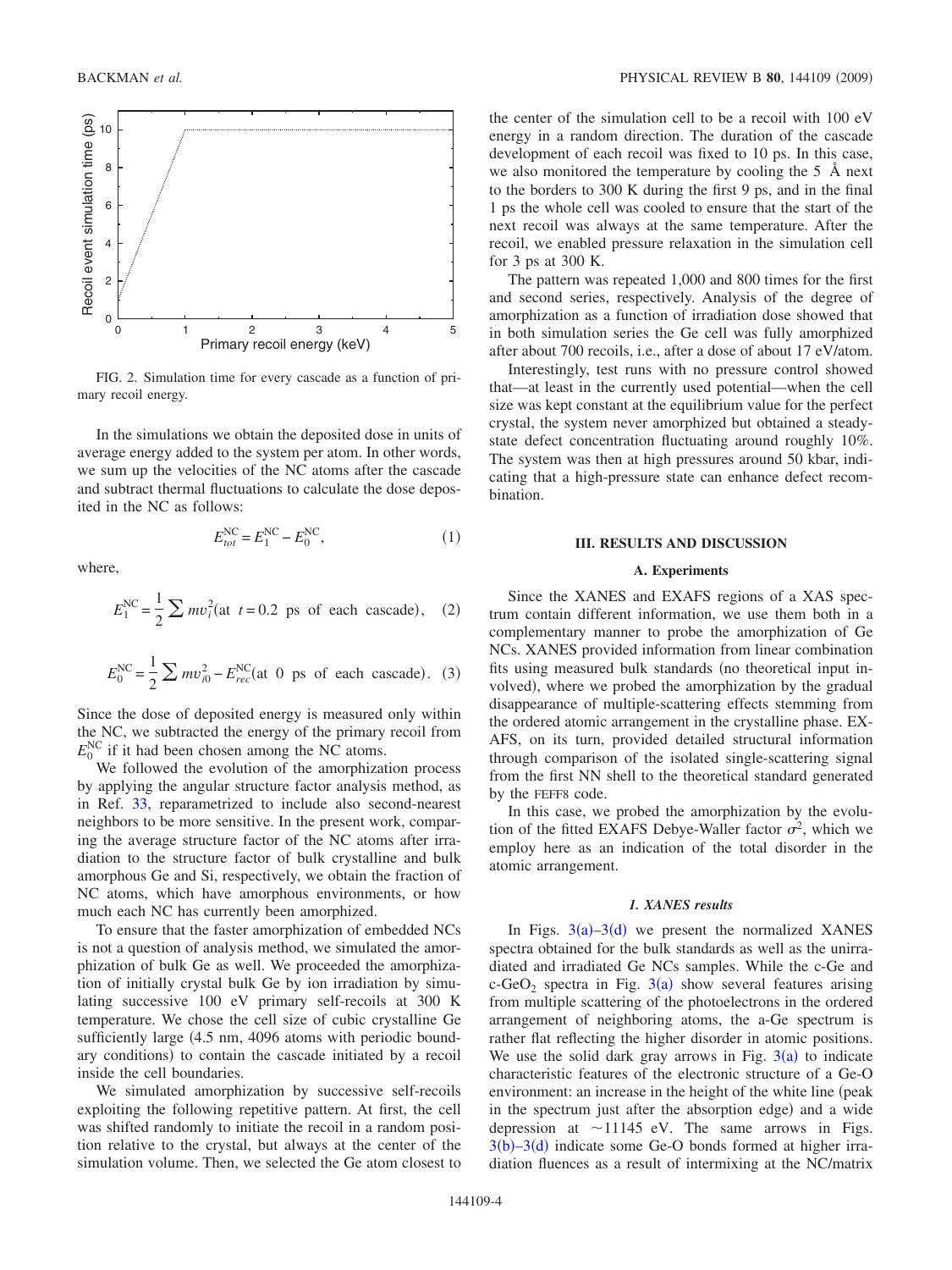<span id="page-4-0"></span>

FIG. 3. XANES region of the XAS spectra for (a) bulk standards, (b) 9.0 nm Ge NCs, (c) 6.0 nm Ge NCs, and (d) 5.0 nm NCs. The arrows indicate regions of the spectra, where a progressive change with irradiation fluence is evident due to the reasons commented on the text. Not all irradiation fluences are shown and the bulk spectra have been offset for clarity.

interface and/or displacement of Ge atoms from the interior of the NCs causing their dissolution. This effect is more pronounced for 5.0 nm [Fig.  $3(d)$  $3(d)$ ] than for 9.0 nm [Fig.  $3(b)$ ] Ge NCs and is only appreciable at fluences higher than those needed to amorphize the NCs. This observation is in a good agreement with the simulations presented herein, as will be discussed below, and with the transmission electron microscopy results for smaller (4.0 nm) Ge NCs presented in Ref. [12.](#page-11-11) The dash-dotted dark gray arrows in Figs.  $3(b) - 3(d)$  $3(b) - 3(d)$  indicate a progressive change from a c-Ge to an a-Ge configuration at lower fluences and then to a Ge-O configuration at higher fluences.

The fractions of crystalline, amorphous, and Ge-O environments for unirradiated and irradiated Ge NCs as determined from linear combination fits to the XANES data are presented in Fig. [4.](#page-5-0) Triangles, squares, and circles correspond to 9.0, 6.0, and 5.0 nm Ge NCs, respectively. Full lines and open symbols correspond to the c-Ge fraction, dashed lines and filled symbols correspond to the a-Ge fraction, while dotted lines and half-filled symbols correspond to the Ge-O fraction. The unirradiated Ge NCs already present an initial a-Ge fraction, which is higher for smaller sizes, due to the disorder at the NC surface/interface with the matrix as previously discussed in Ref. [11](#page-11-10) and neatly illustrated here in the MD simulation shown in Fig. [8.](#page-7-0)

From Fig. [4](#page-5-0) the complete amorphization of all NCs in the ensembles (i.e., where c-Ge fraction reaches 0 and a-Ge frac-

tion peaks) happens at  $2 \times 10^{13}$ ,  $5 \times 10^{13}$ , and 2  $\times$  10<sup>14</sup> cm<sup>-2</sup> for the 5.0, 6.0, and 9.0 nm Ge NCs, respectively. TEM results and MD simulations reinforce that at such fluences the NCs are still spherical and no size change or dissolution takes place. This is important since it has been shown that for very small  $(< 2.0$  nm diameter) NCs a linear combination fit using bulk standards might be inappropriate.<sup>34</sup>

As the irradiation fluences become higher than the values listed above, a Ge-O fraction becomes apparent and reaches 25, 20, and 12% for 5.0, 6.0, and 9.0 nm Ge NCs, respectively, at  $2 \times 10^{15}$  cm<sup>-2</sup>. It should be pointed out that the Ge-O bonds formed after irradiation most likely correspond to amorphous or molecularlike  $GeO<sub>2</sub>$  rather than crystalline  $GeO<sub>2</sub>$ . Thus, having an amorphous rather than a crystalline  $GeO<sub>2</sub>$  bulk standard for the linear combination fits will be, in principle, preferable. However, due to the fact that the monitored XANES features depend on the characteristic electronic configuration of a Ge-O bond (unlike the features used to monitor the c-Ge to a-Ge transformation, which depend on multiple-scattering effects from ordered atomic positions), we can consider using  $c$ -GeO<sub>2</sub> here as a reasonable approximation.

We will further discuss the results obtained from the XANES analysis in Sec. [III A,](#page-3-1) where we compare them to the outcome of the EXAFS data analysis.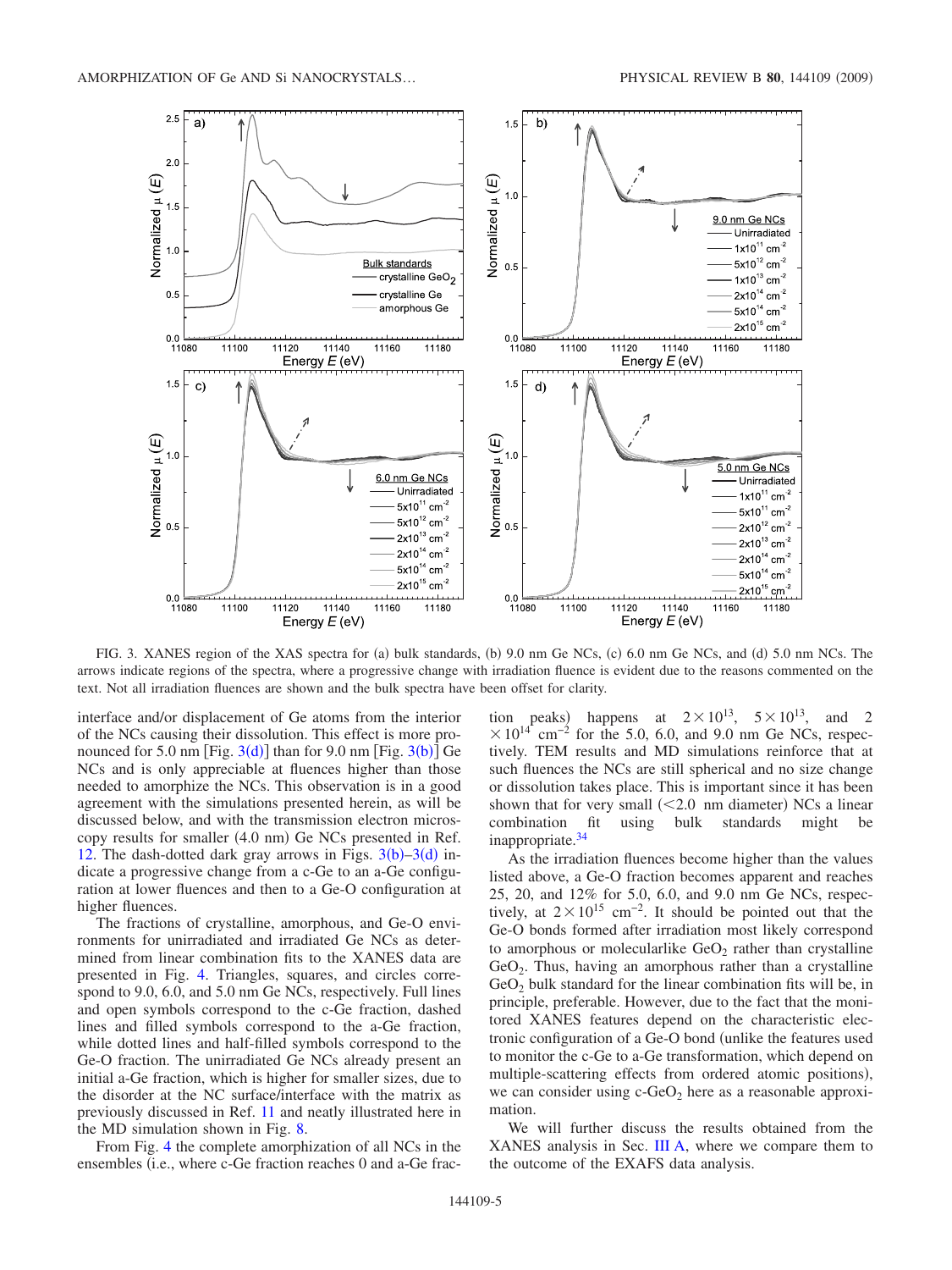<span id="page-5-0"></span>

FIG. 4. Fractions of c-Ge, a-Ge, and Ge-O environments for unirradiated and irradiated Ge NC distributions plotted as a function of Si irradiation fluence. Triangles, squares, and circles correspond to 9.0, 6.0, and 5.0 nm mean diameter Ge NCs, respectively. Full lines and open symbols correspond to the c-Ge fraction, dashed lines and filled symbols correspond to the a-Ge fraction, while dotted lines and half-filled symbols correspond to the Ge-O fraction.

### *2. EXAFS results*

We present the  $k^2$ -weighted EXAFS oscillations for bulk standards and Ge NC samples in Figs.  $5(a)$  $5(a)$ - $5(d)$ . We also plot the corresponding non-phase-corrected Fourier transforms in Figs.  $5(e)$  $5(e)$ [–5](#page-6-0)(h). While the c-Ge and c-GeO<sub>2</sub> oscillations in Fig.  $5(a)$  $5(a)$  show a complex pattern resulting from the interference of signals from the various NN shells (plus multiple-scattering contributions), visible as peaks in Fig.  $5(e)$  $5(e)$ , the a-Ge oscillations appear comprised of a single frequency, corresponding to the single first NN peak in the Fourier transform. The absence of higher NN shells in the EX-AFS signal due to structural disorder is a characteristic feature of amorphous materials.<sup>9[,35](#page-11-34)</sup>

The right arrow in Fig.  $5(e)$  $5(e)$  indicates this absence of higher shells for bulk a-Ge while the left arrow indicates the decrease in amplitude of the first NN signal relative to bulk c-Ge mainly due to the higher structural disorder (the EX-AFS Debye-Waller factor  $\sigma^2$  is twice as big as for c-Ge) and to a lesser extent due to the small decrease in mean coordination number from 4.0 to 3.9 atoms.<sup>12</sup>

Figures  $5(b)$  $5(b)$ - $5(d)$  show a progressive washing out of the complex interference pattern in the EXAFS of the Ge NCs as the Si irradiation dose increases. The smaller the NCs  $\lceil \text{going} \rceil$ from Figs.  $5(b)$  $5(b)$ – $5(d)$ ], the lower the irradiation fluence where the spectra become very similar to the single-frequency EX-AFS spectrum of bulk a-Ge shown in Fig.  $5(a)$  $5(a)$ . This can be further inferred from the Fourier transforms in Figs.  $5(f)$  $5(f)$ - $5(h)$ , taken over the window delimited by the vertical dashed lines plotted in Fig.  $5(d)$  $5(d)$ . Three peaks are clearly visible in the spectra of the unirradiated Ge NCs, corresponding to the first NN shell  $(\sim 2.1 \text{ Å})$  as well as to the second  $(\sim 3.6 \text{ Å})$ , and the third  $(\sim 4.3 \text{ Å})$  NN shells superimposed on the signal of multiple-scattering paths. $36$  We use the same scale in Figs.  $5(f)$  $5(f)$ – $5(h)$  to illustrate the decrease in peak amplitudes for the unirradiated samples with decreasing mean NC size, as a result of the finite-size effects verified in the MD section and in Ref. [11,](#page-11-10) i.e., the decrease in coordination number and the increase in structural disorder at the NC/ matrix interface as the NCs become smaller from Figs.  $5(f) - 5(h)$  $5(f) - 5(h)$ ].

The right arrows in Figs.  $5(f)$  $5(f)$ – $5(h)$  highlight the strong decrease in amplitude of the second NN shell upon irradiation: for the 9.0 nm Ge NCs the signal is almost gone after  $1 \times 10^{13}$  cm<sup>-2</sup>, while for the 6.0 and 5.0 nm NCs the same happens at the lower fluences of  $5 \times 10^{12}$  and  $2 \times 10^{12}$ cm−2, respectively. Irradiation at higher fluences completely washes out the signals from higher NN shells, but it should be pointed out that not all NCs in the ensembles are actually amorphized at the fluences where the second NN signal starts to disappear, as it is shown below. The left arrows in Figs.  $5(f)$  $5(f)$ – $5(h)$  point out the decrease in amplitude of the first NN shell peak with increasing Si irradiation fluence, thanks initially to the amorphization of the NCs (increase in Debye-Waller factor due to higher structural disorder) and then to the intermixing of NC and matrix atoms (reduction in coordination number/NC dissolution) as revealed by the fitting procedure. We summarize our results on the obtained Debye-Waller factors and coordination numbers as a function of irradiation fluence in Figs.  $6(a)$  $6(a)$  and  $6(b)$ , respectively. We obtained such values by isolating and fitting the signal of the first NN shell as described in Sec. [II.](#page-0-0)

In Fig.  $6(a)$  $6(a)$  one can see that the initial value of the Debye-Waller factor is different for the Ge NCs and is highest for the smallest NCs, which happens due to finite-size effects, as mentioned above and discussed in detail in Ref. [11.](#page-11-10) As the Si irradiation fluence increases, the Debye-Waller factor approaches the value for bulk a-Ge and complete amorphization is achieved between 2 and  $5 \times 10^{13}$  cm<sup>-2</sup> for the 5.0 nm Ge NCs, between  $5 \times 10^{13}$  and  $1 \times 10^{14}$  cm<sup>-2</sup> for the 6.0 nm NCs, and between  $1 \times 10^{14}$  and  $2 \times 10^{14}$  cm<sup>-2</sup> for the 9.0 nm NCs. This observation is in excellent agreement with the XANES results. Irradiation with higher fluences up to 2  $\times$  10<sup>15</sup> cm<sup>-2</sup> does not change significantly the Debye-Waller factors of the Ge-Ge first NN shell. Nevertheless, the peak amplitudes in the Fourier transforms in Figs.  $5(f)$  $5(f)$ – $5(h)$  continue to decrease, due now to a decrease in coordination number, as verified from Fig. [6](#page-7-1)(b). Irradiation at fluences below those needed for complete amorphization of all NCs in the ensembles does not affect the coordination number for all samples, indicating no size changes at this regime. At the amorphization fluences determined from XANES and EX-AFS for the 5.0, 6.0, and 9.0 nm Ge NCs, we observed a very small decrease in coordination number, which corroborates the complete amorphization of all NCs in the ensembles, since a-Ge presents slightly smaller coordination than c-Ge. At fluences higher than those needed for amorphization we found a significant drop in coordination number, which is more pronounced for the ensemble with the smaller Ge NCs (5.0 nm). Such a drop in coordination number evidences a decrease in number of Ge-Ge bonds due to intermixing of NC and matrix atoms and the consequent reduction in NC size followed by their dissolution.

Interestingly enough, EXAFS spectra of the irradiated Ge NCs do not indicate any significant presence of Ge-O bonds,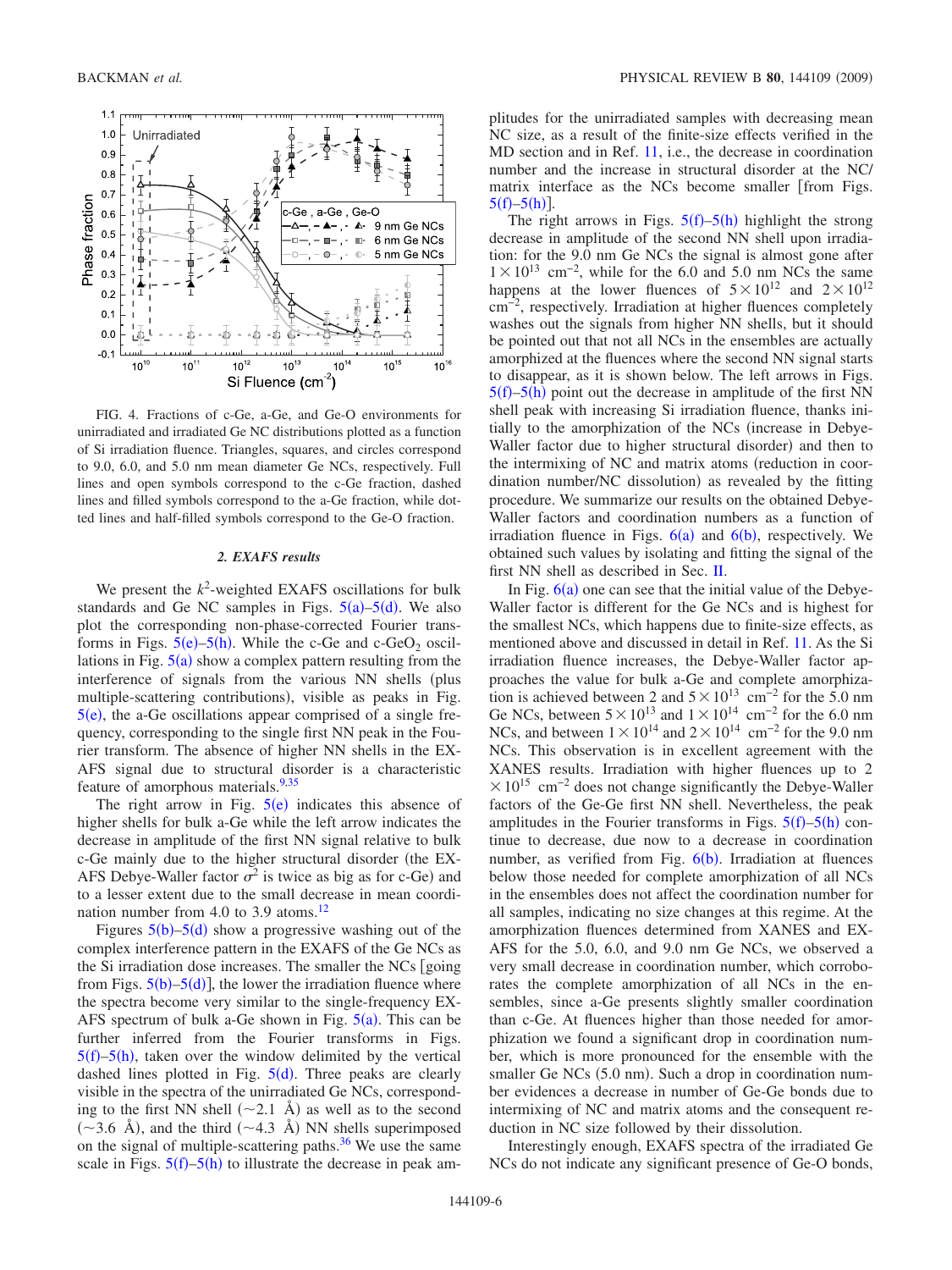<span id="page-6-0"></span>

FIG. 5. (a)–(d)  $k^2$ -weighted EXAFS oscillations (left column) and (e)–(h) corresponding Fourier transforms (right column) obtained from the range delimited by the dashed vertical lines in (d). Spectra on the left column were shifted for clarity. Panels (e) to (h) were plotted in the same scale to enable comparison between the amplitudes of the peaks for all samples.

unlike the XANES data. We see no clear peaks (apart from a very small hump in the spectra for the smaller Ge NCs irradiated with  $2 \times 10^{15}$  cm<sup>-2</sup>) in the Fourier transforms of Figs. [5](#page-6-0)(f)[–5](#page-6-0)(h) at the position of  $R \sim 1.3$  Å, where the first Ge-O NN shell appears for the bulk  $c$ -GeO<sub>2</sub> standard in Fig.  $5(e)$  $5(e)$ . We explain this as a result of two main factors: O atoms have weaker effective scattering amplitude then Ge, especially at higher *k* values, and the Ge-O bonds in our samples are formed by the intermixing of NC and matrix atoms, resulting in a highly disordered phase with much lower coordination number and higher Debye-Waller factor relative to c-GeO<sub>2</sub>. Such combination flattens out the Ge-O peaks to an extent that they are not observable in the Fourier transforms. Nevertheless, the presence of Ge-O bonds is indirectly confirmed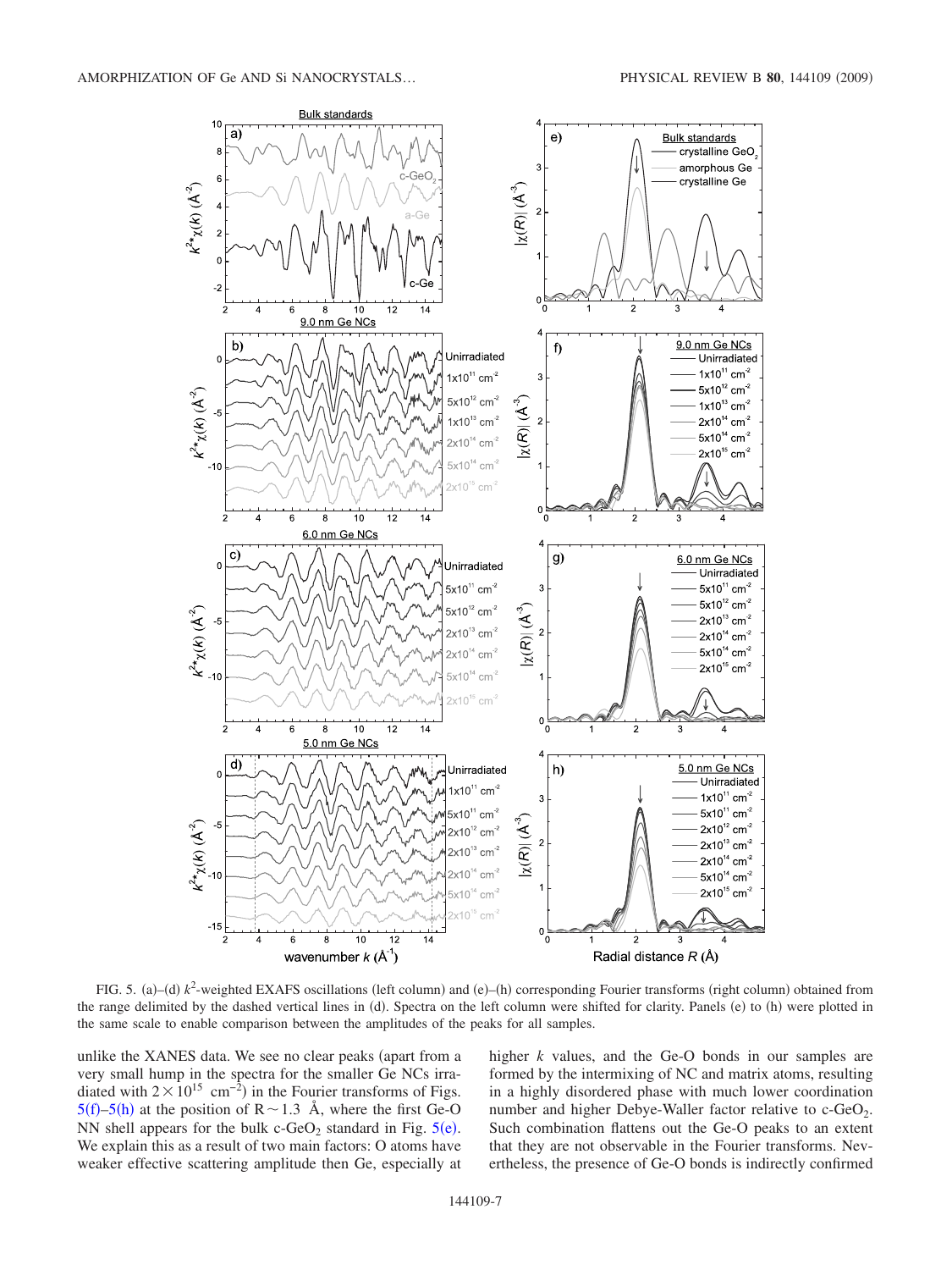<span id="page-7-1"></span>

FIG. 6. (a) Variation in the Debye-Waller factors and (b) the mean coordination number of the Ge NC ensembles as a function of Si irradiation fluence. The dashed and dash-dotted lines indicate the values for bulk c-Ge and a-Ge, respectively. Symbols correspond to values measured from experimental data and solid lines are just guides to the eyes.

from EXAFS data by the decrease in number of Ge-Ge bonds upon irradiation [Fig.  $6(b)$  $6(b)$ ], which is too steep to be the result of only a decrease in mean NC sizes without NC dissolution/intermixing with the  $a$ -SiO<sub>2</sub> matrix.

Further evidence that amorphization of the Ge NCs was achieved at the fluences mentioned herein is provided by temperature-dependent EXAFS measurements performed for the sample containing 9.0 nm Ge NCs irradiated with Si to a fluence of  $2 \times 10^{14}$  cm<sup>-2</sup>. From such measurements we separated the structural and thermal contributions to the total disorder in the interatomic distance distribution and extracted the mean vibrational frequency of the Ge-Ge bonds as given in terms of an Einstein frequency  $\omega_E$  or Einstein temperature  $\Theta_E$ .<sup>[11,](#page-11-10)[37](#page-11-36)</sup> In Fig. [7](#page-7-2) we show the evolution of the Debye-Waller factor with the measurement temperature (symbols) and the fit to the data with the Einstein model (line). Detail on the analysis procedure and the Einstein model can be found elsewhere.<sup>11,[37](#page-11-36)</sup> The obtained structural contribution to the to-

<span id="page-7-2"></span>

FIG. 7. Evolution of the EXAFS Debye-Waller factor with measurement temperature for the sample containing 9.0 nm Ge NCs irradiated with Si to a fluence of  $2 \times 10^{14}$  cm<sup>-2</sup>. Symbols are experimental data and the line is the fit with the Einstein model described in Refs. [11](#page-11-10) and [37.](#page-11-36)

tal disorder  $\sigma_{static}^2$  was  $(2.3 \pm 0.1) \times 10^{-3}$  Å<sup>2</sup>, amounting to about twice that observed for unirradiated 9.0 nm Ge NCs in Ref. [11.](#page-11-10) The thermal contribution to the total disorder, given in terms of the Einstein temperature  $\Theta_E$ , increased with temperature at a faster rate than that observed for the unirradi-ated 9.0 nm Ge NCs in Ref. [11,](#page-11-10) yielding  $\Theta_F = 347 \pm 7$  as opposed to  $\Theta_E = 352 \pm 4$  for the unirradiated NCs.<sup>11</sup> A similar decrease in Einstein temperature is evident when we compare results for bulk c-Ge  $(\Theta_E = 351 \pm 7)$  and bulk a-Ge  $(\Theta_E = 343 \pm 4)$ .<sup>[11](#page-11-10)</sup> Thus, both the static and thermal contributions to the total disorder obtained for the irradiated 9.0 nm Ge NCs indicate that complete amorphization is achieved. It is interesting to point out that both unirradiated and irradiated Ge NCs present slightly higher  $\Theta_E$  values when compared to the respective bulk phases. This is probably an indication that finite-size effects and/or the presence of the  $a-SiO<sub>2</sub>$  matrix further influence the mean vibrational frequency of the Ge-Ge bonds in the NCs.

### **B. Comparison of experiment and simulation**

To demonstrate the difference in NC structure before and after ion irradiation, we compare the unirradiated and amorphized atomistic models of the same 4 nm Ge NCs in Fig. [8.](#page-7-0) We observed similar structural changes for the other NCs

<span id="page-7-0"></span>

FIG. 8. Cross section of a 4 nm NC before and after irradiation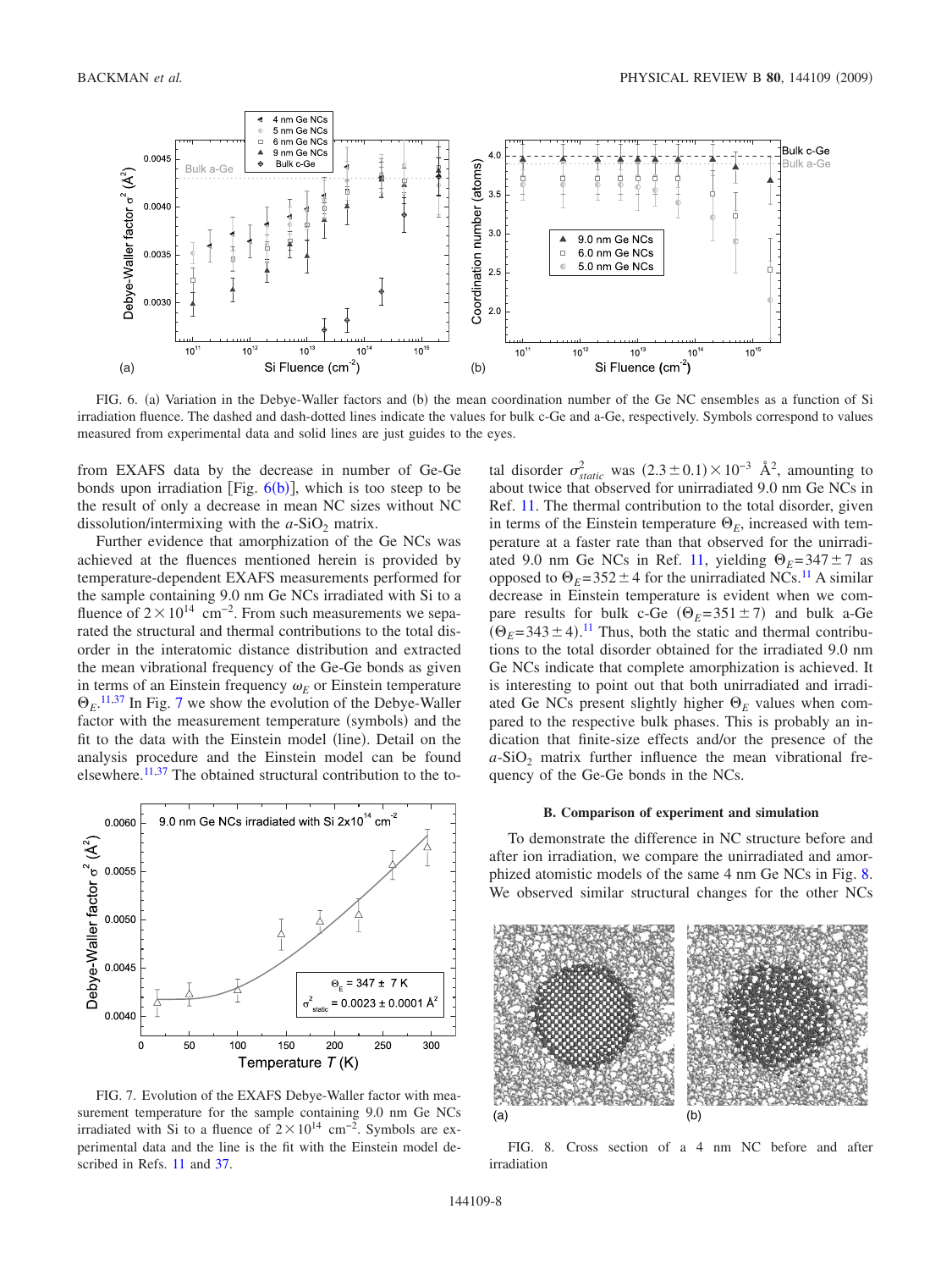<span id="page-8-0"></span>

FIG. 9. Comparison of simulated and experimental amorphization rates for Ge NCs and bulk Ge. (a) Comparison as a function of fluence and (b) comparison as a function of dose for the recoil spectrum case. Also shown in plot (b) is the amorphization rate for 0.1 and 1 keV recoils.

studied in the present work. The interface of the initially crystalline NC is a narrow well-defined border separating it from the amorphous silica matrix. The atom mixing during the irradiation brings in some matrix atoms, but only very small nanocrystals tend to dissolve almost completely, while the big nanocrystals remain separated from the matrix even after the structure is rendered fully amorphous.

Since the Debye-Waller and structural factors have a similar concept of a measure of averaged disorder around every single atom within a NC, we introduce the unitless parameter, called "degree of amorphization" in order to make experimental and simulation results comparable. Thus, we can compare the unitless structural factors to the relative Debye-Waller factors, for which the values of 0 and 1 correspond to the Debye-Waller factors of bulk c-Ge and bulk a-Ge Fig. [6](#page-7-1)(a)], respectively. However, as described in detail in Appendix, a direct comparison with experimental fluences can be made only for the recoil spectrum case. This comparison is shown in Fig.  $9(a)$  $9(a)$  for the fluences, and Fig.  $9(b)$  $9(b)$  $9(b)$  for the doses. Figure  $9(b)$  $9(b)$  also shows, for comparison, the 100 eV and 1 keV monoenergetic cases, which clearly differ from the recoil spectrum case because most low-energy recoils in the spectrum case do not deposit any energy to the nanocrystal, as discussed in Appendix. The recoil spectrum cases are,

<span id="page-8-1"></span>

FIG. 10. Comparison of degree of amorphization of the Ge NCs of different sizes obtained by simulation of ion irradiation (1 keV monoenergetic recoil case) as a function of the absorbed irradiation dose per atom. Also shown are the simulated and experimental bulk results.

on the other hand, in good agreement with experiments, both in units of fluence and dose.

In Fig. [10](#page-8-1) we summarize the simulated Ge results obtained for the NCs in the size range from 4 to 6 nm. We also added the curve of amorphization for bulk Ge crystal. Comparison with Fig.  $8(a)$  $8(a)$  shows that both in the case of experiments and simulations, the smallest nanoclusters amorphize the easiest, and in both cases there is a dramatic (roughly one order of magnitude) difference between the dose needed to amorphize the nanoclusters and bulk Ge. Surprisingly, also the 9 nm NCs, which could be considered as quite large nanocrystals, still show clear finite-size properties (Fig. [6](#page-7-1)), although the amorphization dose in this case is slightly closer to that for bulk Ge.

The size of the NC is clearly an important factor, as it can be seen from both the experimental and simulated results that the smaller NCs are already initially in a disordered state. Due to their partly amorphous structures, there are plenty of seeds of crystal disorder, and the amorphization dose is significantly lower than that for bulk Ge. The difference between the two methods seems to be the initial state of the NCs. The atomistic model predicts the NCs to be initially slightly more crystalline than the EXAFS measurements do, which explains the somewhat higher irradiation dose needed to amorphize the NCs in the simulations. We assign this small discrepancy to the greater number of inherent defects at the interface probably present in the experimental case. Since in the simulations we insert a nanocrystal cut out from a perfect bulk crystal, all the defects at the interface appear during the optimization process. In the experiments, the formation of NCs is known to involve a molten stage and posterior crystallization, during which additional stresses might be induced, thus increasing the number of interface defects.

Another interesting conclusion can be derived from Fig. [11,](#page-9-0) where we plot both Si and Ge NCs of the same sizes versus irradiation dose. Here we compare only simulation results since EXAFS analysis of amorphized Si NCs is not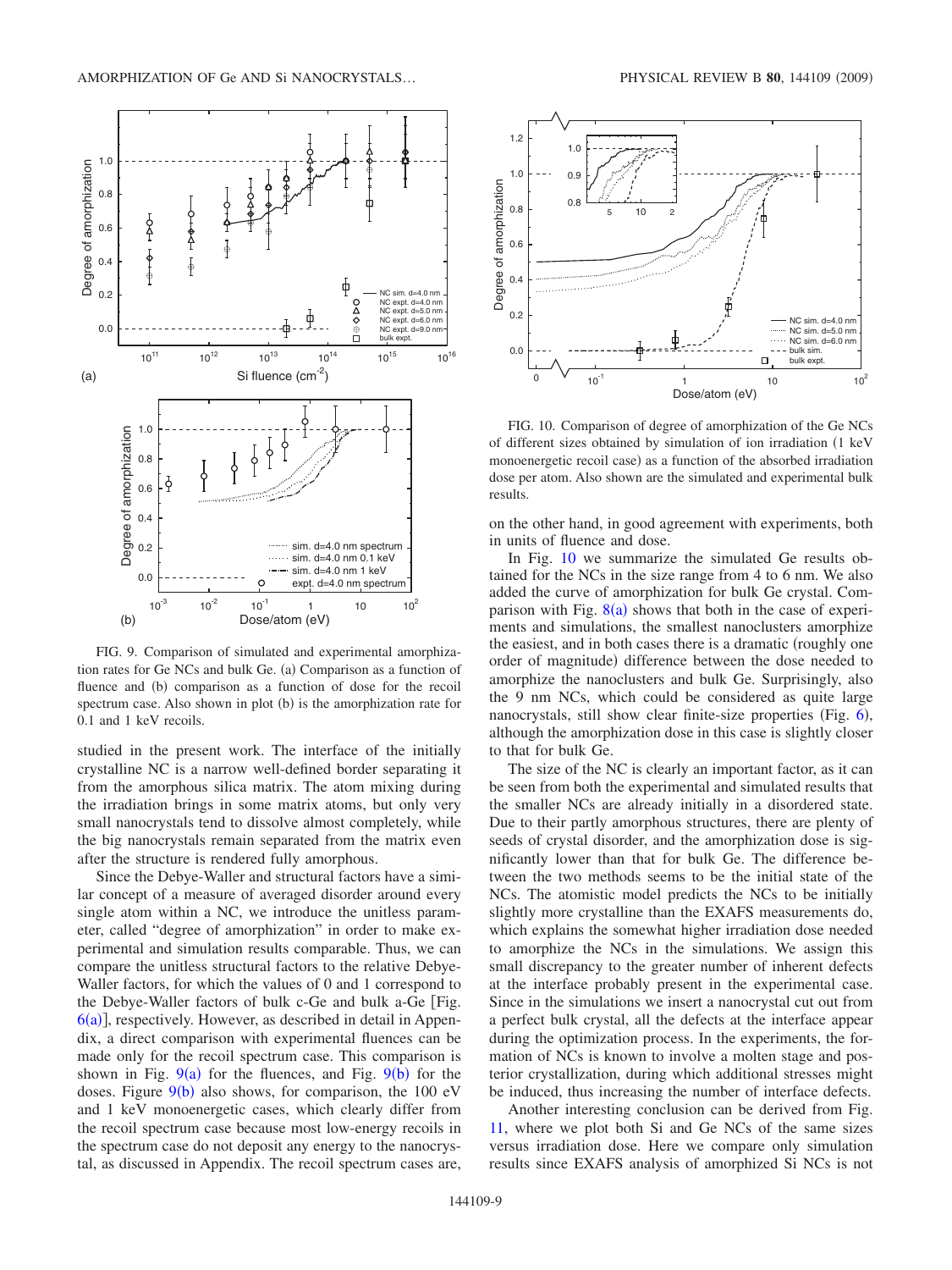<span id="page-9-0"></span>

FIG. 11. Amorphization of Si and Ge NCs and bulk of different sizes as a function of absorbed irradiation dose per atom. The Ge curves are thinner than the Si ones.

available. Nevertheless, we can clearly see the difference in the amorphization process, which can be explained by the difference in the interface structures of Si and Ge NCs. A striking feature of this analysis is that while for the smallest diameter (2.4 nm) the Si NCs are rendered amorphous faster than the Ge NCs, for bigger sizes this ratio reverses and the Ge NCs become easier to amorphize compared to Si NCs of the same size. We explain this by the effect of the interface, which extends deeper inside of the Ge NCs, as it can be seen in Fig. [12,](#page-9-1) where we plot the radial distribution of potential energy per atom in unirradiated Si and Ge NCs. The results have been statistically averaged over 10 structures for each size. The interface of the small Si NCs  $(2.4 \text{ nm})$  contains the largest amount of ill-coordinated atoms, but the size of the NC does not allow for full compensation of this disturbance by torsion of the crystal structure. For the other NCs (including 2.4 nm Ge NCs) this process seems to be fulfilled as the maximum of all the curves remains the same, while the area under the curves is visibly reducing. We also observe another peculiarity of this analysis, namely, that the Si NCs form

<span id="page-9-1"></span>

FIG. 12. Potential energy of atoms as a function of distance to the center in arbitrary units.

better localized interfaces with  $a$ -SiO<sub>2</sub> compared to Ge NCs, which makes the amorphization process slightly delayed. In Fig. [11](#page-9-0) we also plotted the amorphization curve for bulk Si and Ge. For both Si and Ge, nanocrystals amorphize easier than the bulk for all studied sizes. The easier amorphization of bulk Ge compared to bulk Si, especially in the lower-dose parts of the curve, can be understood in terms of the wellestablished observation that amorphous clusters produced under similar irradiation conditions in Ge are larger than those in  $Si<sub>1</sub><sup>25,38</sup>$  $Si<sub>1</sub><sup>25,38</sup>$  $Si<sub>1</sub><sup>25,38</sup>$  thus causing higher damage levels at least when damage overlap is not complete.

In general, the fact that our classical simulations (electronic effects are not included explicitly) reproduce the experiments fairly well provides strong evidence that the easier amorphization of NCs is not related to the change in their electronic properties. Thus, the results show that the experimental observations can be well explained by the interface (and defects in it) weakening the mechanical stability of the embedded particles.

### **IV. CONCLUSIONS**

Using a combination of molecular dynamics (MD) simulations and XAS measurements, we have shown that the amorphization of Si and Ge nanocrystals is reached at doses roughly one order of magnitude lower than those for the bulk crystals. Examining nanocrystals in the size range from 2.4 to 9 nm, we have also shown that the susceptibility to amorphization decreases with increasing nanocrystal size. Our analysis has shown that the easier amorphization is due to the interface and defects in it weakening the nanocrystal mechanically. Potential-energy analysis showed that the weakening extends quite deep inside the nanocrystals. Surprisingly, the finite-size effect remains significant also for the largest nanocrystals of 9 nm.

### **APPENDIX: CORRESPONDENCE OF FLUENCE AND DOSE SCALES**

The calculations of simulated and experimental fluence and dose scales are complicated by the fact that the nanoclusters do not form a continuous layer. For a given depth, many ions will not hit a single nanocrystal at that depth. Note that the peak Ge concentration was only  $c_{Ge} = 0.03$ , see Sec. [II A.](#page-0-1)

### **1. Area covered by nanoclusters at given depth**

We calculate the area fraction  $f_A$  (out of the total irradiated area) occupied by nanoclusters of radius  $r$  at a given depth region as follows. Consider a slab of thickness 2*r* centered on the nanocluster. A single nanocluster with radius *r* has a volume  $V_{nc} = 4\pi r^3/3$ . The volume of a cube surrounding this sphere is  $V_{cube} = (2r)^3$ . This cube is surrounded by a silica area of arbitrary shape with no nanoclusters *A*, which has the volume  $V_A = 2rA$ . To get the desired Ge concentration, we need to have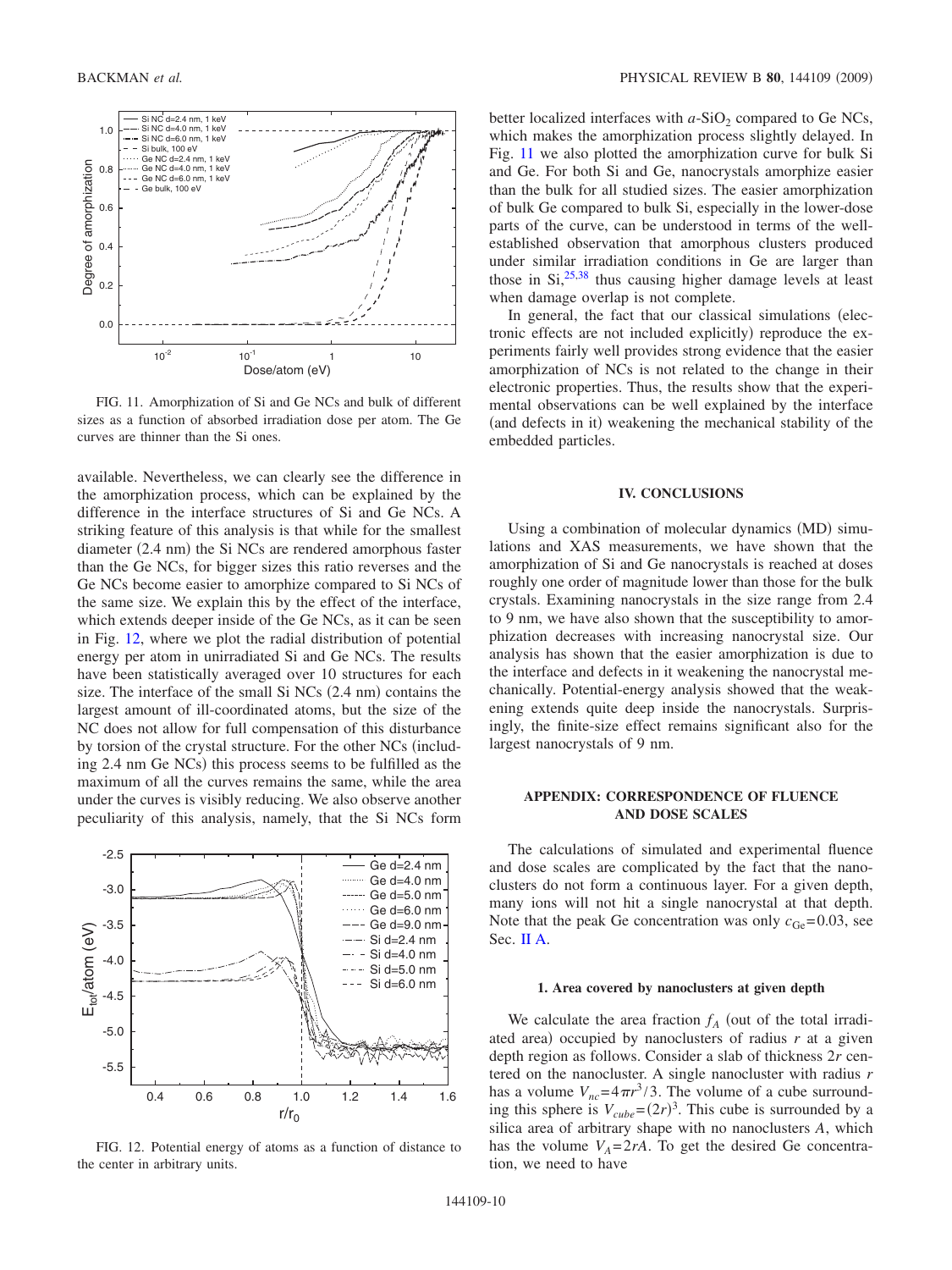$$
c_{\text{Ge}} = \frac{V_{nc}\rho_{\text{Ge}}}{V_{\text{silica}}\rho_{\text{SiO}_2}}
$$
  
= 
$$
\frac{V_{nc}\rho_{\text{Ge}}}{(V_{cube} - V_{nc} + V_A)\rho_{\text{SiO}_2}}
$$
  
= 
$$
\frac{4\pi r^3/3}{[(2r)^3 - 4\pi r^3/3 + 2rA]}\frac{\rho_{\text{Ge}}}{\rho_{\text{SiO}_2}},
$$
(A1)

where  $\rho_{\text{Ge}}$  and  $\rho_{\text{SiO}_2}$  are the atomic densities of bulk Ge and amorphous  $SiO<sub>2</sub>$ , respectively. Solving for *A* gives

$$
A = \frac{\frac{\rho_{\text{Ge}}}{\rho_{\text{SiO}_2}} \frac{4\pi r^3/3}{c_{\text{Ge}}} - (2r)^3 + 4\pi r^3/3}{2r}
$$

$$
= \frac{\rho_{\text{Ge}}}{\rho_{\text{SiO}_2}} \frac{2\pi r^2/3}{c_{\text{Ge}}} - (2r)^2 + 2\pi r^2/3,
$$
(A2)

and thus the fraction of area where the ion hits a nanocluster becomes

$$
f_A = \frac{A_{nc}}{A_{cube} + A} = \frac{\pi r^2}{(2r)^2 + \frac{\rho_{Ge}}{\rho_{SiO_2}} \frac{2\pi r^2/3}{c_{Ge}} - (2r)^2 + 2\pi r^2/3}
$$

$$
= \frac{\pi}{\frac{\rho_{Ge}}{\rho_{SiO_2}} \frac{2\pi/3}{c_{Ge}} + 2\pi/3} = \frac{1}{\frac{\rho_{Ge}}{\rho_{SiO_2}} \frac{2/3}{c_{Ge}} + 2/3},
$$
(A3)

which inserting  $\rho_{\text{Ge}} = 44$  at/nm<sup>3</sup> and  $\rho_{\text{SiO}_2} = 66$  at/nm<sup>3</sup> gives  $f_A = 0.0645$ .

### **2. Conversion of number of recoils to fluence**

For the recoil spectrum cases, the simulated number of recoils was recalculated into an experimental fluence by taking this relative area into account as follows. We first used MDRANGE simulations to deduce the number of recoils in the energy interval of 5 eV-5 keV (c.f. Sec.  $\Pi B$ ) per length *Nrec*,*<sup>l</sup>* . We simulated the passage of 5 meV Si ions through silica, placing a 5 nm Ge layer between the silica at a depth of 1.4  $\mu$ m as in the experiments. We then calculated the average length that an ion hitting a random position in a spherical cluster will pass through in it *l*.

Thus *Nrec* recoils simulated with MD in the Ge cluster corresponds to

$$
N_{ion} = \frac{N_{rec}}{N_{rec,l}l}
$$
 (A4)

ions that hit the cluster. However, not all ions hit a cluster at a particular depth, but we must consider that a fraction of  $f_A$ of the ions miss it. Thus the effective area ions passing through per single cluster is  $A^* = \pi r^2 / f_A$  and we obtain for the correspondence between the number of recoils in the MD cascade simulation and the fluence

$$
\Phi = \frac{N_{ion}}{A^*} = \frac{\frac{N_{rec}}{N_{rec,l}l}}{\pi r^2/f_A} = \frac{\frac{N_{rec}}{N_{rec,l}l}}{\frac{\rho_{\text{Ge}}}{\rho_{\text{SiO}_2}} \frac{2/3 \pi r^2}{c_{\text{Ge}}}} + 2/3 \pi r^2}.
$$
 (A5)

The MDRANGE calculations gave  $N_{rec,l}$ = 0.1029 recoils/nm and using  $l=2.67$  nm for  $r=2$  nm and  $f_A$  $= 0.0645$  gives that one MD recoil  $N_{rec} = 1$  corresponds to  $1.87 \times 10^{12}$  ions/cm<sup>2</sup>. Naturally this conversion can only be carried out for the recoil spectrum case, since for the monoenergetic recoils one cannot obtain *Nrec*,*<sup>l</sup>* .

#### **3. Conversion of fluence to dose**

As an independent calculation of the correspondence between experiment and simulations, we also estimated how the experimental fluence translates to dose.

To convert the experimental fluence  $\phi$  to dose per atom we use

Dose/atom = 
$$
F_{D_n} \phi V_{\text{atom}}
$$
,  
\n $V_{\text{atom}} = a^3/8$  atoms in unit cell, (A6)

where *a* is the lattice constant of Ge and  $F_{D_n}$  is the nucleardeposited energy by the Si ions into the Ge film placed between the  $SiO_2$  layers as obtained from SRIM2008.<sup>[39](#page-11-38)</sup>

To determine the energy added to the NC in each recoil, we analyze what fraction  $f_{NC}$  of the additional potential and kinetic energy brought in by the recoil is distributed between to the NC as compared to the silica matrix. This is done by removing a thermal energy corresponding to the current temperature 1.5 $k_B T$  from the kinetic energy of each atom  $E_{kin}$ *i* in the simulation cell. The potential energy of the atoms in the beginning of the recoil simulation  $E_{pot}^{0}$  is removed from the potential energy  $E_{pot}$  to include only the energy added by the recoil. For  $E_{pot}$  we used the potential energy stored in the cell after the atomic cascades came to an end, but before the energy had been removed from the cell at the boundaries. At the same time we collected the kinetic energy of atoms  $E_{kin}$ . Thus,

$$
f_{\rm NC} = \frac{\Delta E_{tot}^{\rm NC}}{\Delta E_{tot}^{\rm NC+SiO_2}}.\tag{A7}
$$

We calculate the total energy  $\Delta E_{tot}$  for NC atoms and for the whole cell (including both NC and  $SiO<sub>2</sub>$  atoms) as follows:

$$
\Delta E_{tot} = \sum_{i=1}^{N} (E_{kin,i} - 1.5k_B T + E_{pot,i} - E_{pot,i}^0). \tag{A8}
$$

Our calculations show that, for instance, in the case of 1 keV recoil in a 4 nm Ge NC, on an average 30% of the recoil energy goes to the NC atoms and the rest to the matrix. The dose added by each recoil is thus

$$
Dose/atom = f_{NC} * (E_{rec} - E_{D_e}),
$$
 (A9)

where the total energy lost to electronic stopping  $E_{D_e}$  is